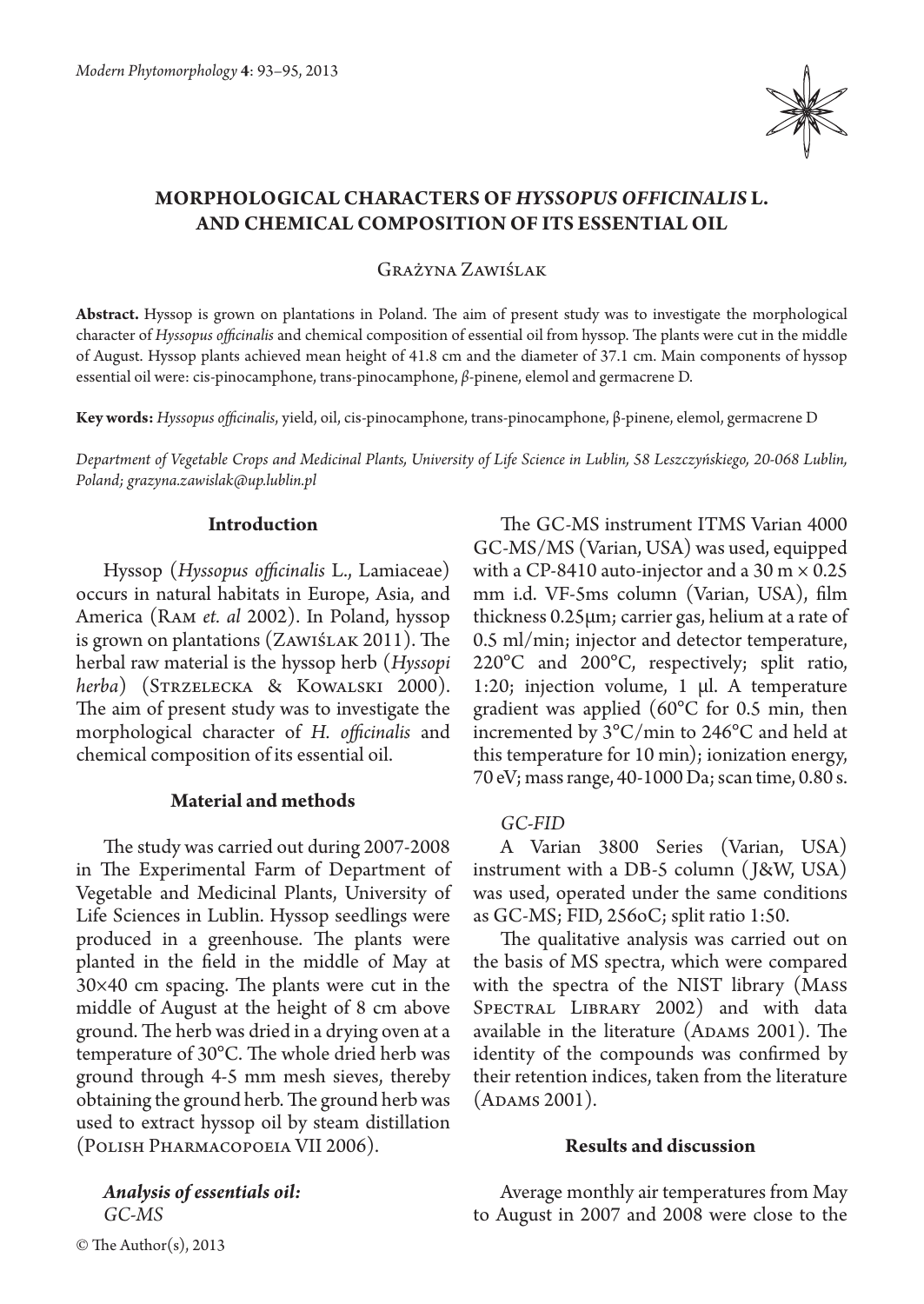|             |          |             |      |      | Temperature $({}^{\circ}C)$ |             |      |       |               |
|-------------|----------|-------------|------|------|-----------------------------|-------------|------|-------|---------------|
|             | 2007     |             |      |      |                             |             |      |       |               |
| Month       | decade   |             |      |      | decade                      |             |      |       | 1951-<br>2005 |
|             | $\bf{I}$ | $_{\rm II}$ | Ш    | Mean | I                           | $_{\rm II}$ | Ш    | Mean  |               |
| V           | 9.9      | 15.1        | 19.6 | 14.9 | 11.3                        | 13.3        | 13.6 | 12.7  | 13.0          |
| VI          | 18.2     | 20.0        | 16.2 | 18.1 | 18.0                        | 16.4        | 18.8 | 17.7  | 16.5          |
| VII         | 17.1     | 21.0        | 19.3 | 19.1 | 17.1                        | 18.9        | 18.9 | 18.3  | 17.8          |
| <b>VIII</b> | 17.9     | 18.9        | 18.4 | 18.4 | 19.9                        | 20.7        | 17.3 | 19.3  | 17.1          |
|             |          |             |      |      | Precipitation (mm)          |             |      |       |               |
|             | 2007     |             |      |      | 2008                        |             |      |       |               |
| Month       | decade   |             |      |      | decade                      |             |      |       | 1951-<br>2005 |
|             | I        | $_{\rm II}$ | Ш    | Σ    | I                           | $_{\rm II}$ | Ш    | Σ     |               |
| V           | 13.5     | 29.9        | 37.1 | 80.5 | 57.1                        | 34.7        | 9.8  | 101.6 | 57.7          |
| VI          | 52.4     | 25.4        | 10.0 | 87.8 | 0.0                         | 19.6        | 6.3  | 25.9  | 65.7          |
| VII         | 48.8     | 35.0        | 3.2  | 87.0 | 39.6                        | 19.3        | 18.2 | 77.1  | 83.5          |
| VIII        | 22.3     | 12.9        | 2.4  | 37.6 | 11.4                        | 7.0         | 26.6 | 45.0  | 68.6          |

**Table 1.** Air temperature and total precipitation in 2007 and 2008 years against a background of long-term averages.

**Table 2.** Morphological features and yield of *Hyssopus officinalis.*

| Years | Plant height<br>$\mathsf{cm}$ ) | Plant<br>diameter<br>$\mathsf{cm}$ | Number of<br>main branches<br>$(\text{pcs} \cdot \text{plant}^1)$ | Yield of<br>fresh herb<br>$\rm (kg\cdot m^{\text{-}2})$ | Yield of<br>dry herb<br>$(kg \cdot m^2)$ | Yield of<br>grated herb<br>$(\text{kg} \cdot \text{m}^{-2})$ | Essential oil<br>$(\%)$ |
|-------|---------------------------------|------------------------------------|-------------------------------------------------------------------|---------------------------------------------------------|------------------------------------------|--------------------------------------------------------------|-------------------------|
| 2007  | 43.5                            | 38.9                               | 19.7                                                              | 1.8                                                     | 0.4                                      | 0.2                                                          | 1.5                     |
| 2008  | 40.1                            | 35.4                               | 24.2                                                              | 1.2                                                     | 0.3                                      | 0.1                                                          | 1.6                     |
| Mean  | 41.8                            | 37.1                               | 21.9                                                              | 1.5                                                     | 0.3                                      | 0.1                                                          | 1.5                     |

long-term average temperatures (Tab. 1). Total precipitation in May 2007 and 2008 was higher than the long-term average precipitation. In June 2007 rainfalls were more than three times higher than in 2008. No differences were observed in plant growth in spite of the fact that, as reported by Wolski *et al.* (2006), hyssop is a plant that grows well in dry areas.

On the basis of the performed measurements it was demonstrated that hyssop plants achieved mean height of 41.8 cm and the diameter of 37.1 cm. The number of main shoots was 21.9 pcs  $\cdot$  plant<sup>1</sup> on average (Tab. 2). Studies conducted by Rosłon *et al.* (2002) revealed that *H. officinalis* plants in full bloom achieved the height of 70 cm. Thus, they were higher than those examined in the experiment. In the observations conducted by Martyniak-

Przybyszewska (2005) the height of hyssop plants in August was 51.2 cm on average.

The yield of fresh herb, yield of dry and grated herb was the highest from plants cultivated in the year 2007 and equaled, respectively: 1.8 kg  $\cdot$  m<sup>-2</sup>, 0.4 kg ⋅ m<sup>-2</sup> and 0.2 kg ⋅ m<sup>-2</sup>.

The content of essential oil was 1.5% on average. In the studies by Rosłon *et al.* (2002) the content of oil in blooming period did not exceed 1%. Wolski *et al.* (2006) report that the most oil is contained in hyssop flowers and leaves.

The chemical composition of essential oil in herbal plants depends on the place of origin of raw material (Wesołowska *et al.*  2010). A study showed the presence of 45 compounds in hyssop oil, among which 1 was not identified. Main components of hyssop